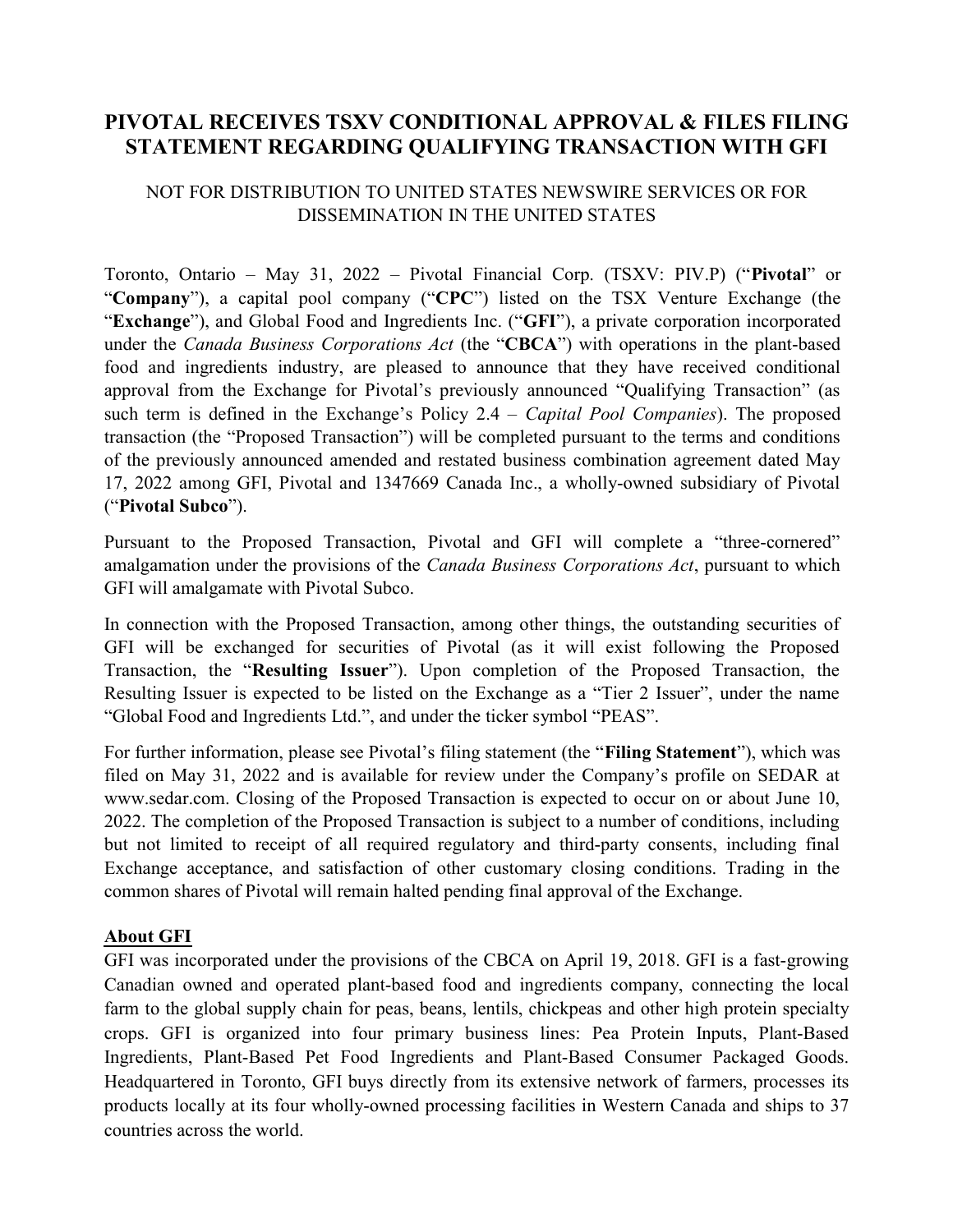GFI's vision is to become a vertically integrated farm-to-fork plant-based company providing traceable, locally sourced, healthy and sustainable food and ingredients. Through recent acquisition and development activities, GFI now offers a full suite of Plant-Based Consumer Packaged Goods with over 20 SKUs under the YoFiit, Bentilia and Five Peas in Love brands.

### About Pivotal

Pivotal is a CPC within the meaning of the policies of the Exchange that has not commenced commercial operations and has no assets other than cash. Except as specifically contemplated in the policies of the Exchange, until the completion of its "Qualifying Transaction", Pivotal will not carry on business, other than the identification and evaluation of companies, business or assets with a view to completing a proposed Qualifying Transaction.

#### Contact Information

For further information, please contact:

Pivotal Financial Corp C. Fraser Elliott, President and CEO Phone: 416-567-3276 Email: cfraserelliott@gmail.com

Global Food and Ingredients Inc. Bill Murray, CFO Phone: 416-840-6801 Email: bill.murray@gfiglobalfood.com

## Disclaimer for Forward-Looking Information

This press release contains forward-looking statements and information that are based on the beliefs of management and reflect Pivotal and GFI's current expectations. When used in this press release, the words "estimate", "project", "belief", "anticipate", "intend", "expect", "plan", "predict", "may" or "should" and the negative of these words or such variations thereon or comparable terminology are intended to identify forward-looking statements and information. The forwardlooking statements and information in this press release include information, the completion of the Proposed Transaction and the related timeline for completion, the projected growth in the plantbased food and ingredients industry, and GFI's business objectives and vision. Such statements and information reflect the current view of Pivotal and GFI. Risks and uncertainties may cause actual results to differ materially from those contemplated in those forward-looking statements and information.

By their nature, forward-looking statements involve known and unknown risks, uncertainties and other factors which may cause our actual results, performance or achievements, or other future events, to be materially different from any future results, performance or achievements expressed or implied by such forward-looking statements.

There are a number of risk factors that could cause Pivotal and/or GFI's actual results to differ